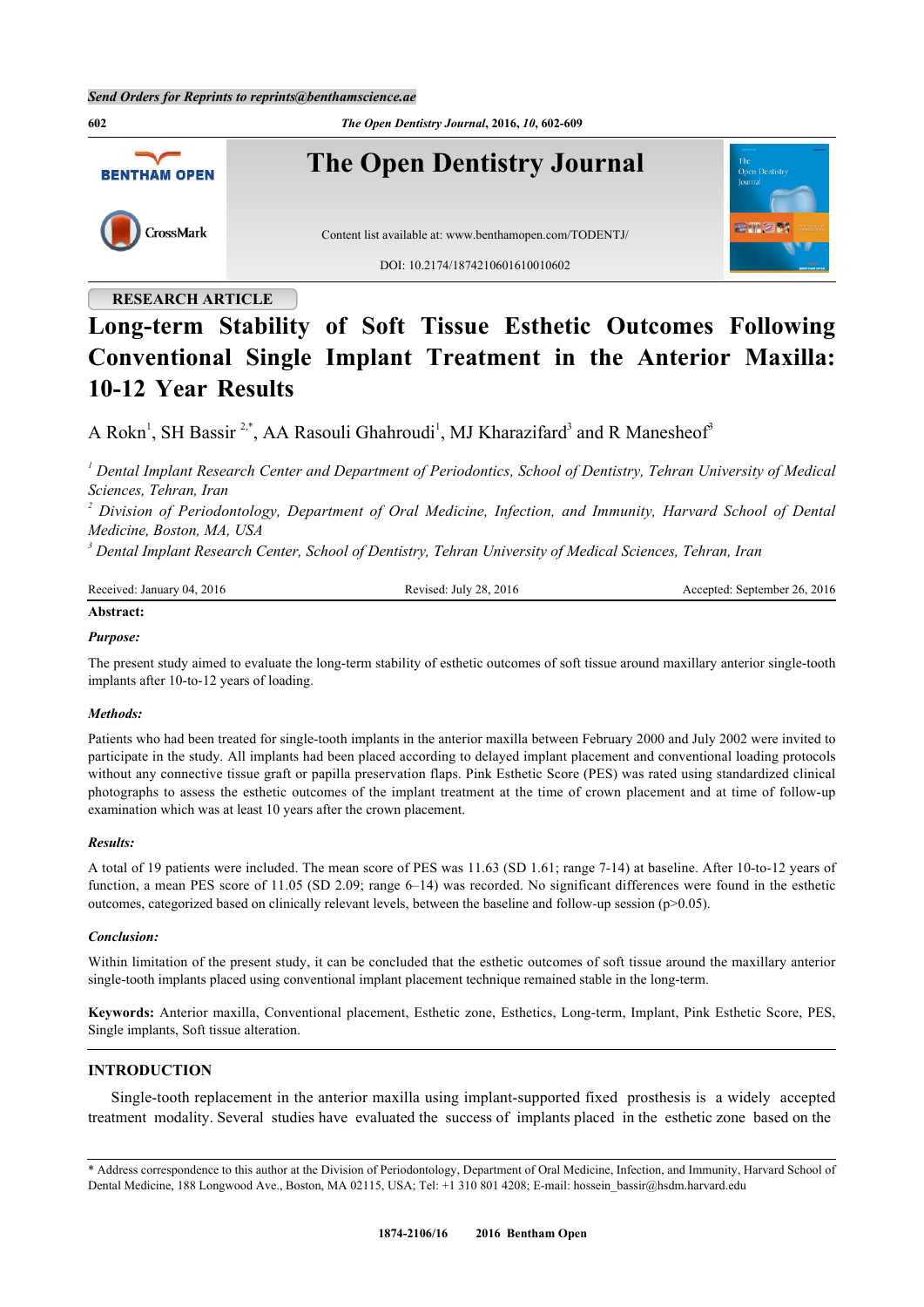classical survival and success criteria and reported favorable outcomes [\[1](#page-6-0), [2](#page-6-1)]. The classical success criteria of dental implants are mainly focused on osseointegration and radiographic bone loss. However, these classical criteria might not be sufficient when evaluating the success of implants placed in esthetically demanding areas, where adequate esthetic appearanceis considered to beof paramount importance for the overall treatment success.

One of the early attempts to address outcome assessment from an esthetic point of view was made in 1997 by Jemt who proposed Papilla Index, which simply assesses the size of interproximal papilla[[3](#page-6-2)]. Although the size of interproximal papilla is a crucial factor in the overall esthetic assessment, several other parameters such as, but not limited to, color, form, and level of peri-implant soft tissue are responsible for an acceptable esthetic appearance. Therefore, since then, several attempts have been made to develop objective rating instruments in order to comprehensively assess the esthetic outcome of implant therapy in the anterior maxilla [[4](#page-6-3) - [8](#page-6-4)]. Pink esthetic score (PES), developed by Furhauser *et al.*, is one of these instruments that has been widely used in the dental literature to assess the esthetic outcomes of implant therapy, and it has been shown to be a reproducible instrument to assess the esthetic outcomes of soft tissue around implant-supported restorations [[6\]](#page-6-5).

Several studies using objective esthetic scoring have shown that conventional implant placement in healed sites of the anterior maxilla yields acceptable esthetic outcomes [\[9](#page-6-6) - [13](#page-6-7)]. Raes and colleagues compared the esthetic outcomes of single implants placed in the anterior maxilla based on the conventional implant placement protocol with that of implants inserted according to immediate implant placement protocol, and they found that PES was comparable in both implant placement techniques one year after implant placement (10.35 *vs*. 10.33, respectively) [[12\]](#page-6-8) Furthermore, Cosyn and colleagues in a cross-sectional study evaluated the esthetic outcome of single implant treatment in the anterior maxilla using conventional and early implant placement techniques, and they reported that both techniques result in comparable esthetic outcome (PES: 10.40 *vs*. 9.90, respectively) [\[14](#page-6-9)]. Although these studies showed that conventional, immediate, and early implant placement techniques result in similar acceptable esthetic outcomes, there are still some concerns regarding the stability of the esthetic outcome of single implant placement in the anterior maxilla [[15](#page-6-10) - [17\]](#page-6-11). Lai and colleagues demonstrated that the esthetic outcome of maxillary anterior single implants placed by conventional implant placement technique improved significantly 6 months after loading compared with the time of crown delivery [\[18](#page-6-12)]. Furthermore, Pieri and colleagues in a 5-year prospective study reported that the mean pink esthetic score of single implants placed in the anterior maxilla remained stable over 5-year follow-up [\[17](#page-6-11)]. Although these short- and mediumterm studies showed stable esthetic outcomes for single-tooth implant treatment in the anterior maxilla, long-term follow-up studies arestill necessary to evaluate the long-term stability of esthetic outcomes of maxillary anterior singletooth implants placed by conventional implant placement techniqueto further consolidate the esthetic success of this treatment modality.

Therefore, the present study aimed to evaluate the long-term stability of esthetic outcomes of soft tissue around maxillary anterior single-tooth implants placed based on conventional implant placement technique after 10-to-12 years of prosthetic loading. The null hypothesis of this investigation was that no difference would be found in the mean pink esthetic score of maxillary anterior single-tooth implants placed using conventional implant placement technique between the baseline and after 10-to-12 years of loading.

# **MATERIALS AND METHODS**

The present study included data on patients who had been treated for single-tooth implants in the anterior maxilla between February 2000 and July 2002 at Faculty of Dentistry, Tehran University of Medical Sciences, Tehran, Iran. Patients were invited to participate in the study on the basis of the following inclusion criteria: single implant treatment in the anterior maxilla (tooth number 6 to 11), presence of natural teeth adjacent to the implant site, delayed implant placement, no connective tissue graft or papilla preservation flaps at the implant site, conventional loading protocol, availability of baseline clinical photographs of the implant supported restoration, and a minimal follow up period of 10 years after implant loading.

The study was performed in accordance with the principles outlined in the Helsinki Declaration of 1975, revised in 2008 in Seoul, Korea on human experimentation. The study protocol was reviewed and approved by the Clinical Research Ethics Board at Tehran University of Medical Sciences. Informed consent was obtained from patients to use their data for research purposes.

A total of 19 patients (12 women and 7 men) with a mean age of 43.5 years (ranging from 19- 68 years) at the time of surgery were included in the present study. Two patients were smokers. All included patients were examined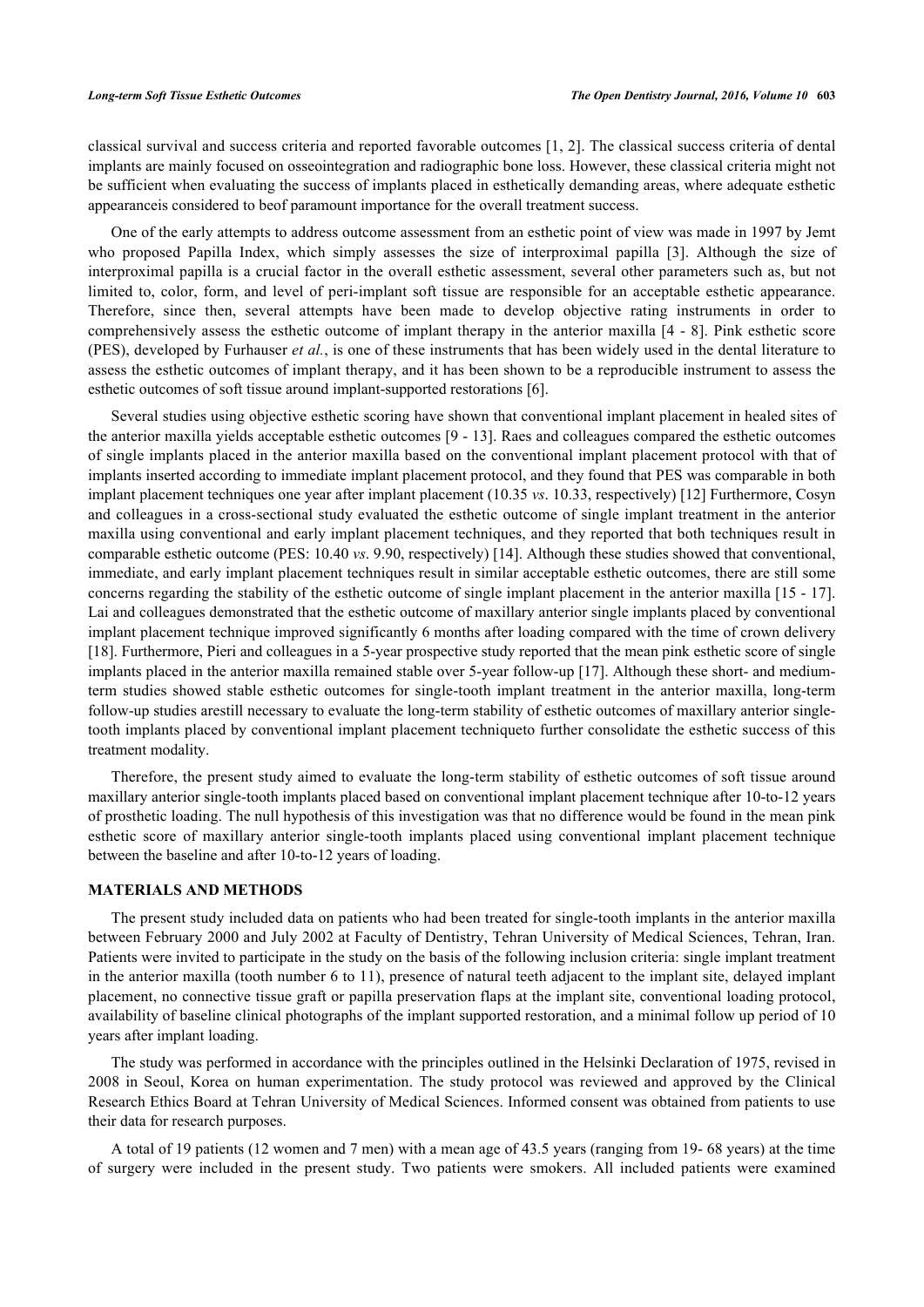between January 2012 and December 2012.

All Patients had been treated by an experienced periodontist. The implant surgeries were planned based on clinical and radiographic examinations. Prior to the surgery, the gingival biotype of each patient had been recorded.

A single implant was placed for each patient at least 6 months following the tooth removal.Standard tissue level Straumann implants (Straumann AG, Waldenburg, Switzerlan) and Nobel Replace Select Tapered bone level implants (Nobel Biocare, Zurich, Switzerland) were used in the present study. In all surgeries, a crestal incision was made after achieving local anesthesia. After reflecting a standard mucoperosteal flap, the implant was placed according to standard implant systems' surgical guidelines. All implants were inserted with an acceptable primary stability (30 to 40 Ncm insertion torque). Abutment connection was performed after at least three months of osseointegration using 35 N/cm torque, according to manufacturers' recommendation. All implants resisted the applied torque. The classical prosthetic steps were conducted according to the standard procedure of the dental school for single crowns, and metal-ceramic restorations were prepared and cemented on all implants within 3-4 weeks.

Pink esthetic score [[6\]](#page-6-5) was used in the present study to assess the esthetic outcomes of the implant treatment. PES was calculated using standardized clinical photographs taken at the time of crown placement and at time of follow-up examination, at least 10 years after the crown placement. For implants placed in the position of central incisors, one photograph was taken centering at the midline that captured the implant and adjacent dentition. For implants placed in the position of lateral incisors or canines, two photographs of the implant crown and the contra-lateral tooth, the reference tooth, were taken.Baseline clinical images were digitized, and both baseline and final digital photographs were calibrated based on the clinical crown length of the implant-supported restoration that was measured clinically using a caliper.

The pink esthetic score (PES) is comprised of seven soft tissue parameters: shape of (a) mesial papilla and (b) distal papilla, (c) level of soft-tissue margin, (d) contour of soft-tissue, (e) alveolar process deficiency, (f) soft-tissue color, and (g) soft-tissue texture. Each parameter is scored using a  $0-$  to 2-point scale, where 2 is considered as the best and  $0$ is considered as the poorest score, yielding a maximum possible score of 14. Interproximal papillae around the implant crown were assessed for completeness, and the five other variables were evaluated by comparison with the contra-lateral tooth which served as the reference tooth [\[6](#page-6-5)]. A score of  $\geq 8$  was considered as an esthetically acceptable outcome, and a score  $\geq 12$  was considered as an almost perfect outcome [\[19](#page-7-0)].

PES was recorded by an experienced examiner who was not involved in the treatment of the patients. The examiner had been calibrated prior to the study using photographs of 20 maxillary anterior single-tooth implants. Each evaluation was done two times by the same examiner with an interval of one month in order to ensure intra-examiner reliability. In the case of any inconsistent scores, a third evaluation was carried out on a different time with the participation of two other expert clinicians.

### **STATISTICAL ANALYSIS**

The normal distribution of the data was tested with the Kolmogorov-Smirnov test. The changes in PES values between the baseline andfollow-up sessions were examined using the Wilcoxon signed ranks test. The same test was applied to compare interval-scaled PES values of baseline and follow-up sessions. Comparisons of PES valuesbetween the implant systems at the baseline and the follow-up sessions were performed using Mann-Whitney Test. A significance level of alpha = 0.05 was used for all comparisons.

### **RESULTS**

The follow-up period was 120 to 154 months (mean 134.1;SD 10.04). Nineteen implant sites included 7 central incisors, 10 lateral incisors, and 2 canines. There were ten tissue level implants (Straumann) and nine bone level implants (Nobel). Guided bone regeneration was done for three implants at the time of implant placement. The gingival biotype of each site had been recorded prior to the implant placement, and a thick gingival biotype was observed at all sites (Table **[1](#page-2-0)**).

<span id="page-2-0"></span>**Table 1. Implant locations, follow-up duration, tissue biotype, implant type, and pink esthetic score at baseline and follow-up.**

| Patient | Implant Site | Follow-up (mo)    | <b>Biotype</b> | Implant type | GBR | <b>PES</b> baseline | PES follow up |
|---------|--------------|-------------------|----------------|--------------|-----|---------------------|---------------|
|         |              | 120               | Thick          | Bone-level   | Yes |                     |               |
|         |              | $1 \cap 4$<br>14J | Thick          | Bone-level   | Yes |                     |               |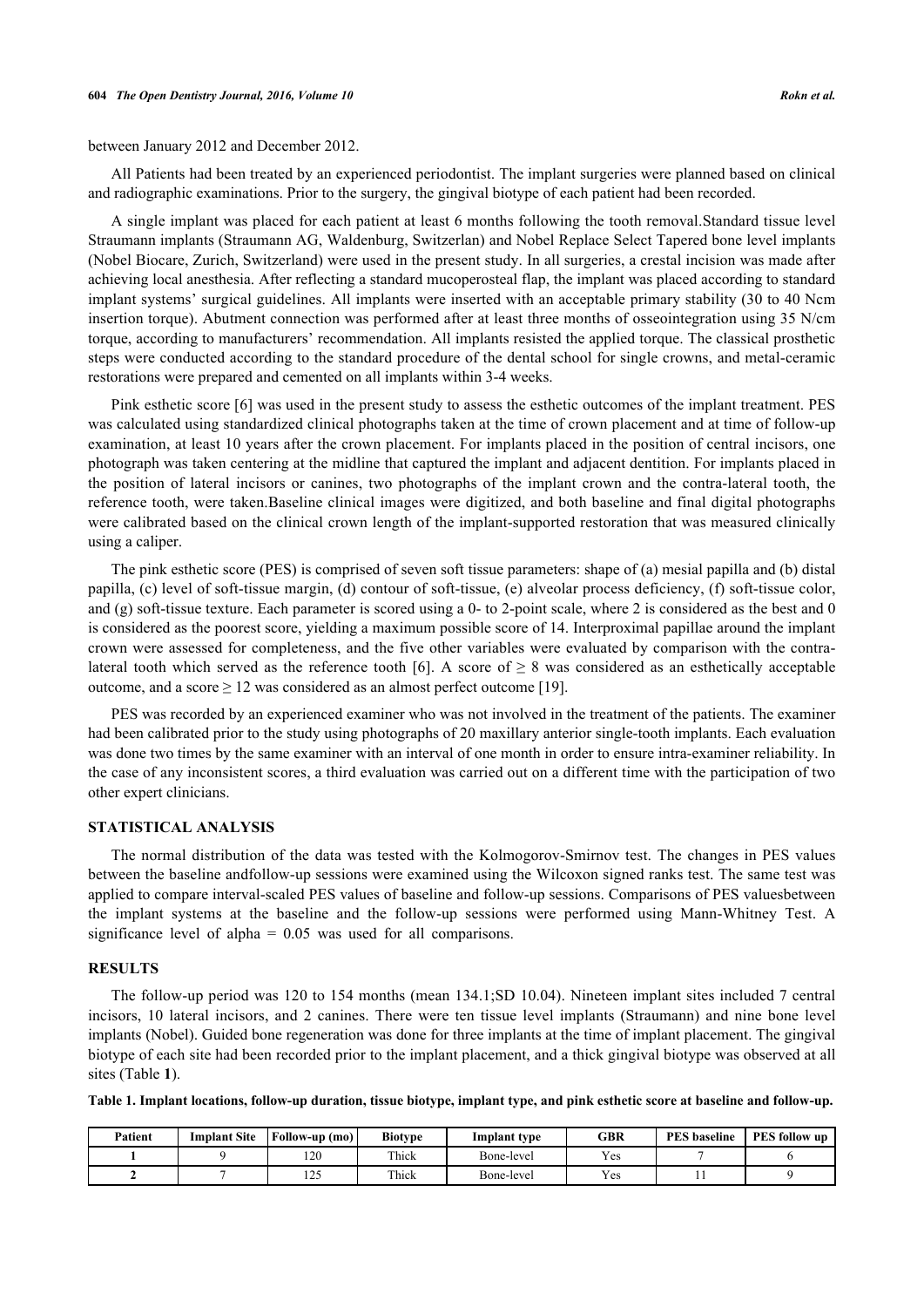|  | (Table 3) contd |
|--|-----------------|
|  |                 |

| Patient | <b>Implant Site</b> | Follow-up (mo) | <b>Biotype</b> | <b>Implant</b> type | <b>GBR</b>     | <b>PES</b> baseline | <b>PES follow up</b> |
|---------|---------------------|----------------|----------------|---------------------|----------------|---------------------|----------------------|
| 3       | 9                   | 135            | Thick          | Bone-level          | Yes            | 9                   | 8                    |
| 4       | 10                  | 122            | Thick          | Bone-level          | No             | 12                  | 13                   |
| 5       | 7                   | 122            | Thick          | Bone-level          | No             | 11                  | 10                   |
| 6       | 8                   | 132            | Thick          | Tissue-level        | N <sub>o</sub> | 13                  | 13                   |
| 7       | 11                  | 125            | Thick          | Bone-level          | No.            | 12                  | 13                   |
| 8       | 6                   | 125            | Thick          | Bone-level          | N <sub>o</sub> | 12                  | 11                   |
| 9       | 10                  | 141            | Thick          | Tissue-level        | No             | 13                  | 12                   |
| 10      | 7                   | 141            | Thick          | Tissue-level        | No             | 12                  | 12                   |
| 11      | 10                  | 141            | Thick          | Tissue-level        | No             | 13                  | 13                   |
| 12      | $\overline{7}$      | 141            | Thick          | Tissue-level        | No             | 13                  | 14                   |
| 13      | 10                  | 144            | Thick          | Tissue-level        | No             | 11                  | 10                   |
| 14      | 7                   | 144            | Thick          | Tissue-level        | No             | 11                  | 9                    |
| 15      | 8                   | 154            | Thick          | Tissue-level        | N <sub>o</sub> | 13                  | 12                   |
| 16      | 10                  | 130            | Thick          | Bone-level          | N <sub>o</sub> | 14                  | 13                   |
| 17      | 9                   | 124            | Thick          | Tissue-level        | N <sub>o</sub> | 12                  | 10                   |
| 18      | 9                   | 147            | Thick          | Tissue-level        | No             | 11                  | 12                   |
| 19      | 8                   | 135            | Thick          | Bone-level          | No             | 11                  | 10                   |

Pink esthetic scores at baseline and follow-up examinations are also presented in Table **[1](#page-2-0)**. The mean PES was 11.63 (SD 1.61; range 7-14) at baseline. After 10-to-12 years of function, evaluation of esthetic outcomes of the implant treatment showed a mean PES of 11.05 (SD 2.09; range 6-14).

A statistically significant difference was found in PES values between the two time points  $(p=0.027)$ . An improved or stable PES was found in 7 sites (36.8%). The PES was slightly decreased in 12 sites compared to the baseline (63.2%) (Table **[2](#page-3-0)**).

# <span id="page-3-0"></span>**Table 2. Distribution of changes in PES scores from baseline to follow-up.**

|               | Number of sites | Percentage |
|---------------|-----------------|------------|
| Improved      |                 | 21.05%     |
| <b>Stable</b> |                 | 15.79%     |
| Worsened      | -               | 63.16%     |

Wilcoxon Signed Ranks Testshowed significant changes in PES scores from baseline to follow-up ( $p = 0.027$ ).

Overall PES values were categorized into the three clinically relevant levels: poor (0-7), acceptable (8-11), and almost perfect (12-14) esthetics outcomes (Table **[3](#page-3-1)**). Only one implant had a PES below the defined threshold of esthetically acceptable outcome at baseline. 36.8% and 57.9% of sites showed acceptable or almost perfect esthetic outcomes, respectively. After 10-to-12 years of function, pink esthetic scores of 12-14 were observed in more than half of sites (52.6%), and PES values of 8-11 were recorded 42.1% of sites. The Wilcoxon Signed Ranks Test showed that there is no significant difference in the esthetic outcomes between the baseline and follow-up sessions (p>0.05).

# <span id="page-3-1"></span>**Tables 3. Distribution of esthetic outcomes according to the division of PES scores into three clinically relevant levels at baseline and follow-up session.**

|                        |                  | <b>Baseline</b> | <b>Follow-up</b> |            |  |
|------------------------|------------------|-----------------|------------------|------------|--|
|                        | <b>Frequency</b> | Percentage      | Frequency        | Percentage |  |
| Poor $(0-7)$           |                  | $5.3\%$         |                  | 5.3%       |  |
| Acceptable (8-11)      |                  | 36.8%           |                  | 42.1%      |  |
| Almost perfect (12-14) |                  | 57.9%           | 10               | 52.6%      |  |

Wilcoxon Signed Ranks Testshowed there are no significant differences in the clinically relevant esthetic outcomes between the two time points ( $p$ ) 0.05). Fig. (**[1](#page-4-0)**) presents the cumulative percentages of the PES for the baseline and follow-up sessions. The limits that separate each clinically relevant category are represented using dotted lines.

<span id="page-3-2"></span>A further sub-analysis was done to test whether there are any differences between the two implant systems at each time point. Mann-Whitney Test showed that there were no significant differences in PES values between the two implant systems at baseline. Furthermore, no significant differences were found between the two implant systems at the follow-up session (p>0.05) (Table **[4](#page-3-2)**).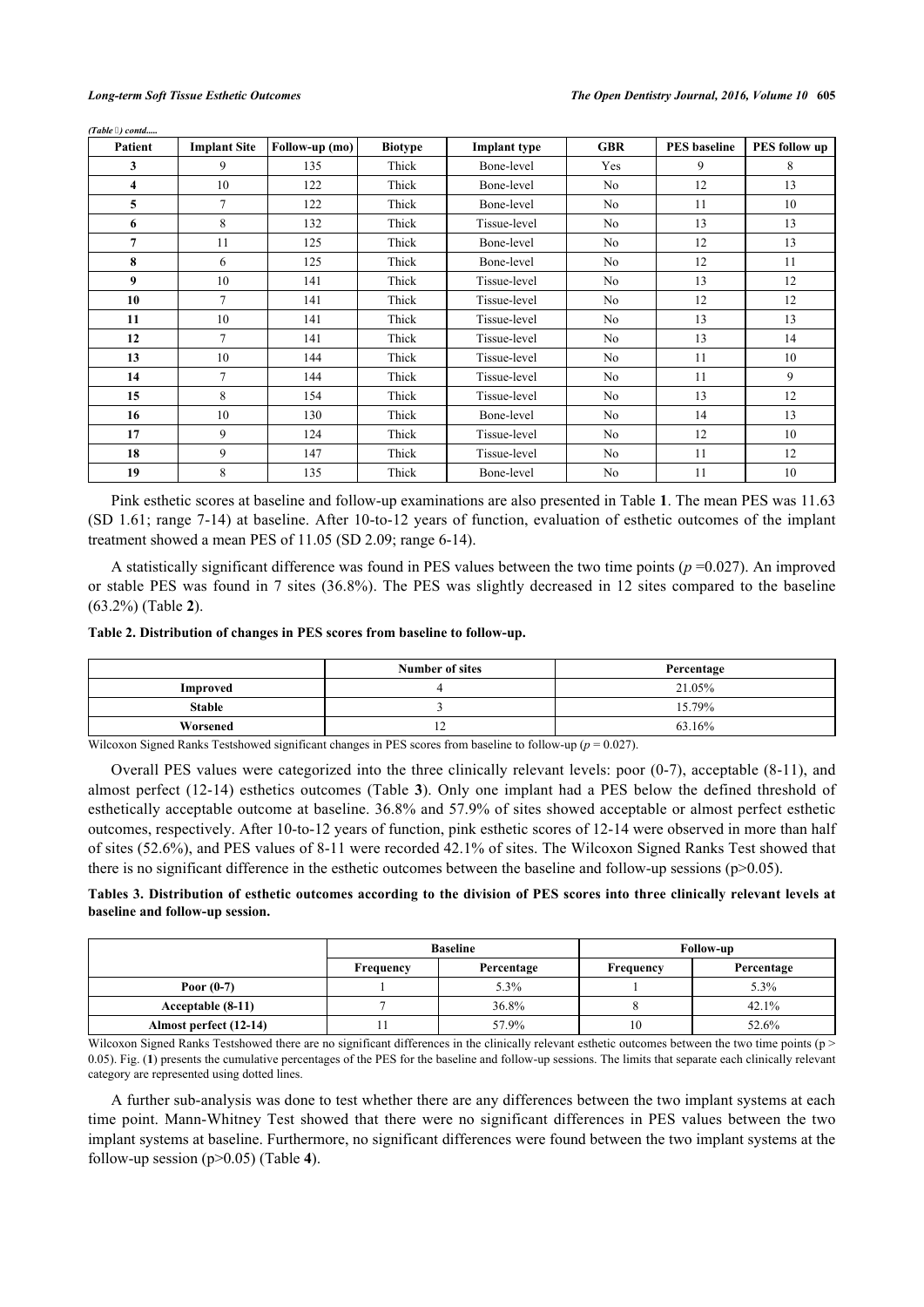### **606** *The Open Dentistry Journal, 2016, Volume 10 Rokn et al.*

| Table 4. Distribution of esthetic outcomes for two implant systems at baseline and follow-up session |  |  |  |  |
|------------------------------------------------------------------------------------------------------|--|--|--|--|
|                                                                                                      |  |  |  |  |

|                        | <b>Baseline</b>     |                   | <b>Follow-up</b>    |                   |  |
|------------------------|---------------------|-------------------|---------------------|-------------------|--|
|                        | <b>Tissue level</b> | <b>Bone level</b> | <b>Tissue level</b> | <b>Bone level</b> |  |
| Poor $(0-7)$           |                     |                   |                     |                   |  |
| Acceptable (8-11)      |                     |                   |                     |                   |  |
| Almost perfect (12-14) |                     |                   |                     |                   |  |

Mann-Whitney testshowed there are no significant differences in the clinically relevant esthetic outcomes between two implant systems at baseline and follow-up ( $p > 0.05$ ).

<span id="page-4-0"></span>

Fig. (1). Cumulative percent of the PES for baseline and follow-up.

# **DISCUSSION**

The present study was designed to evaluate the long-term stability of esthetic outcomes of soft tissue around singletooth implants in the anterior maxilla after conventional implant placement. The results of this study demonstrated that although there was slight reduction in pink esthetic score for the majority of implants, clinically relevant esthetic outcomes of soft tissue around single-tooth implants remained stable over 10-to-12 years of function.

The present data showed that the overall esthetic outcomes of peri-implant mucosa were highly satisfactory at baseline with a mean pink esthetic score of 11.63. These esthetic outcomes can be considered remarkable since no connective tissue grafts or papilla preservation flaps were done at the implant sites. Comparable esthetic outcomes have been previously reported for single implants in the esthetic zone after conventional implant placement [[12](#page-6-8) - [14,](#page-6-9) [20\]](#page-7-1). On the other hand, some studies reported a lower mean of PES for conventional implant placement in the anterior maxilla compared to the present study [\[11](#page-6-13), [18](#page-6-12), [21,](#page-7-2) [22\]](#page-7-3). The higher pink esthetic scores in the present study could be attributable to the fact that all patient had thick tissue biotypes. This notion can be supported by studies reporting that the tissue biotype is the most importantdeterminant of the facial marginal mucosal level [[23\]](#page-7-4). Furthermore, it has been reported that a thin gingival biotype is associated with incomplete distal papillae and advanced mid-facial recession [[13,](#page-6-7) [24\]](#page-7-5). Another reason for high PES in the present study could be that most of the implants were placed in non-grafted bone (16/19). This argument can be supported by studies that showed pink esthetic scores were significantly higher when implant placed in the non-grafted bone compared to implant treatment in conjunction with guided bone regeneration or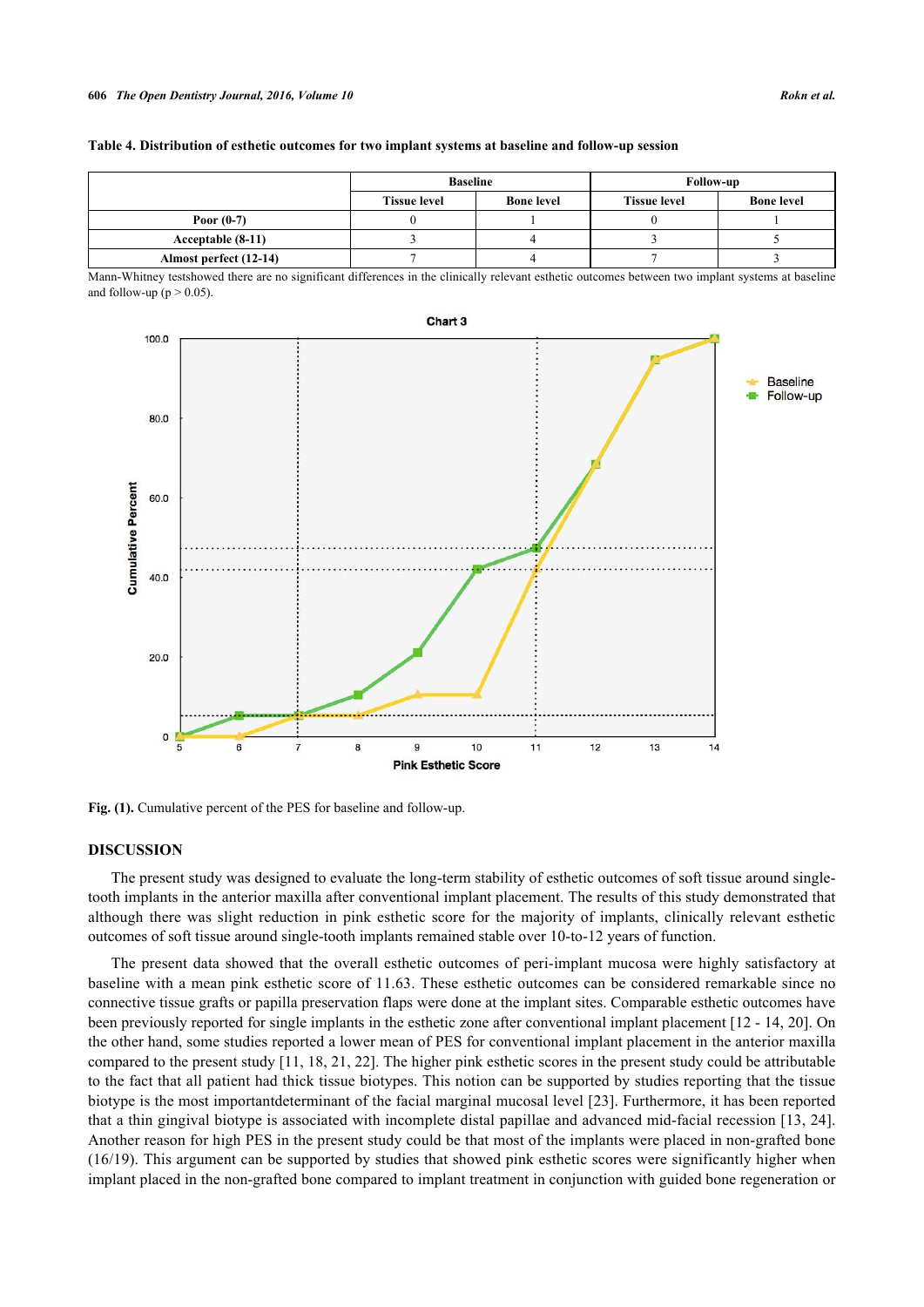implant placement in the grafted bone [\[11](#page-6-13), [13](#page-6-7), [22](#page-7-3), [25](#page-7-6)].

Stability of peri-implant soft tissue is of paramount importance within the anterior maxilla.The present data showed that pink esthetic score improved or remained stable only in 37% of the cases after 10-to-12 years follow up. However, considering the clinically relevant thresholds for poor, acceptable, and almost perfect esthetic outcomes, present results demonstrated that 18 out of 19 implants had acceptable or almost perfect esthetic outcomes after 10-to-12 years of loading, which is statistically similar to the baseline esthetic outcomes. Therefore, the present results indicate that clinically relevant esthetic outcomes of peri-implant soft tissue remained stable over 10-to-12 years of loading. These present finding is in line with that of Dierens and colleagues who found that soft tissue levels around single implants remained stable over a 16-22 year follow-up period [\[21](#page-7-2)]. The difference between the present study and Dierens' study is that, in addition to implants placed in the maxillary esthetic zone, they included mandibular implants as well as implants placed in the first and second premolar positions which could be considered less challenging sites in terms of esthetic outcomes.

Although the long-term data onperi-implant soft tissue stability is limited, several studies have reported short and medium-term data on soft tissue alternations around dental implants [[17,](#page-6-11) [18](#page-6-12), [26](#page-7-7), [27\]](#page-7-8). Small and Tarnow found that the majority of peri-implant soft tissue alterations occurred within the first three months [[26\]](#page-7-7). Another short-term study by Lai and colleagues reported that esthetic outcomes of peri-implant soft tissue improved significantly six months after crown placement [\[18](#page-6-12)]. This improved esthetic outcome could be explained by the study of Priest who found that papilla levels tend to increase in height and sulcular levels tend to remain stable over the long-term [[27\]](#page-7-8).

The present results also demonstrated that there were no significant differences in esthetic outcomes of peri-implant soft tissue between the bone level and tissue level implants, and both implant systems had stable esthetic outcomes in the long-term. This finding is interesting because there were some concerns expressed regarding unfavorable soft tissue alteration around tissue level implants after completion of restorative therapy, [\[28\]](#page-7-9) but the present data showed that esthetic outcomes of single tissue level implants in esthetic zone is similar to that of bone level implants. While this finding is promising, it should be interpreted with caution because the present sample size can be considered relatively small for additional analysis with subdivided groups. Therefore, future studies with larger sample size is recommended in order to compare the long-term esthetic outcomes of bone level and tissue level implant systems.

Pink esthetic score was used in the present study in order to evaluate the esthetic outcomes of soft tissue around single implants. This instrument has been widely used in the clinical studies and has been shown to be a suitable tool for reproducibly assessing peri-implant soft tissue [\[6](#page-6-5)]. However, it should be noted that this assessment tool has some limitations. One of the limitations is that all seven soft tissue parameters, which are scored in PES, are given the same weight; however, it is questionable whether these parameters are equality important from the perspective of soft tissue esthetics. Furthermore, the clinical relevance of small differences in pink esthetic score is questionable. In order to address this issue, thresholds for clinically relevant esthetic outcomes, which had been previously proposed [[12,](#page-6-8) [14,](#page-6-9) [19\]](#page-7-0), were employed in the present study. It is also important to mention that the parameters that are assessed in this professional esthetic assessment tool might not be of decisive importance for patients, and it has been shown that the pink esthetic score does not reflect patients' satisfaction with the esthetic outcomes [[9\]](#page-6-6). Therefore, there is a need for further studies to develop a patient-center esthetic assessment tool.

Within the limitations of the present study, it can be concluded the esthetic outcomes of soft tissue around the maxillary anterior single-tooth implants placed using conventional implant placement technique remained stable after 10-to-12 years of loading. Furthermore, it was found that favorable esthetic outcomes can be achieved and maintained with both tissue level and bone level implant systems; however, randomized clinical trials with larger sample size are still needed to confirm this observation.

### **DISCLOSURE**

This is an extended version of the poster published in "Long term prognosis of implants in esthetic zone", Clinical Oral Implants Research, Volume 25, Issue s10 September 2014 Pages 357–359".

### **CONFLICT OF INTEREST**

The authors confirm that this article content has no conflict of interest.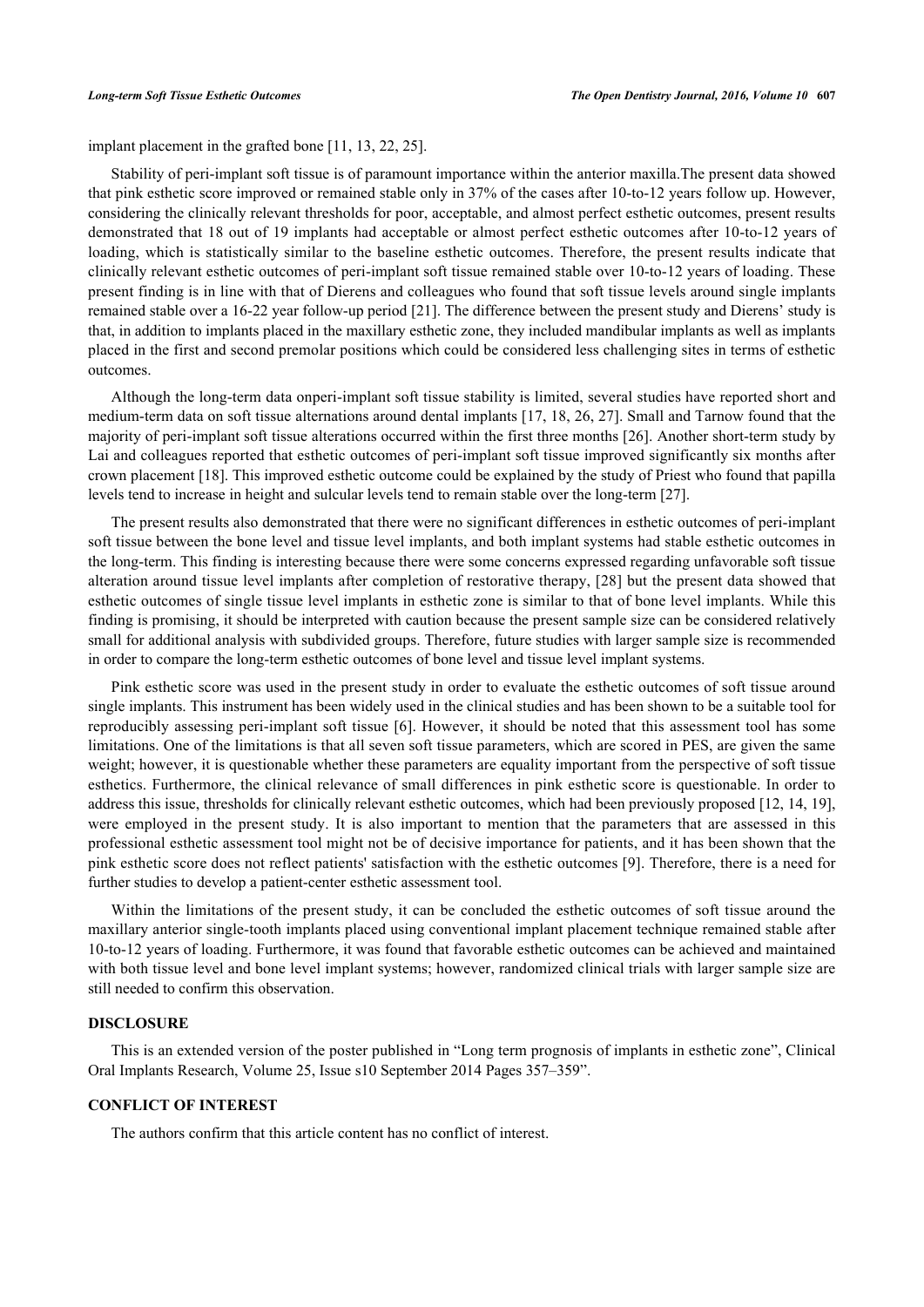### **ACKNOWLEDGEMENTS**

This study has been funded and supported by Tehran University of Medical Sciences (TUMS) the grant no. is 15724.

### **REFERENCES**

- <span id="page-6-0"></span>[1] Lang NP, Pun L, Lau KY, Li KY, Wong MC. A systematic review on survival and success rates of implants placed immediately into fresh extraction sockets after at least 1 year. Clin Oral Implants Res 2012; 23(Suppl. 5): 39-66. [\[http://dx.doi.org/10.1111/j.1600-0501.2011.02372.x\]](http://dx.doi.org/10.1111/j.1600-0501.2011.02372.x) [PMID: [22211305](http://www.ncbi.nlm.nih.gov/pubmed/22211305)]
- <span id="page-6-1"></span>[2] Belser UC, Schmid B, Higginbottom F, Buser D. Outcome analysis of implant restorations located in the anterior maxilla: a review of the recent literature. Int J Oral Maxillofac Implants 2004; 19(Suppl.): 30-42. [PMID: [15635944\]](http://www.ncbi.nlm.nih.gov/pubmed/15635944)
- <span id="page-6-2"></span>[3] Jemt T. Regeneration of gingival papillae after single-implant treatment. Int J Periodontics Restorative Dent 1997; 17(4): 326-33. [PMID: [9497723\]](http://www.ncbi.nlm.nih.gov/pubmed/9497723)
- <span id="page-6-3"></span>[4] Chang M, Odman PA, Wennström JL, Andersson B. Esthetic outcome of implant-supported single-tooth replacements assessed by the patient and by prosthodontists. Int J Prosthodont 1999; 12(4): 335-41. [PMID: [10635203\]](http://www.ncbi.nlm.nih.gov/pubmed/10635203)
- [5] Chang M, Wennström JL, Odman P, Andersson B. Implant supported single-tooth replacements compared to contralateral natural teeth. Crown and soft tissue dimensions. Clin Oral Implants Res 1999; 10(3): 185-94. [\[http://dx.doi.org/10.1034/j.1600-0501.1999.100301.x\]](http://dx.doi.org/10.1034/j.1600-0501.1999.100301.x) [PMID: [10522178](http://www.ncbi.nlm.nih.gov/pubmed/10522178)]
- <span id="page-6-5"></span>[6] Fürhauser R, Florescu D, Benesch T, Haas R, Mailath G, Watzek G. Evaluation of soft tissue around single-tooth implant crowns: the pink esthetic score. Clin Oral Implants Res 2005; 16(6): 639-44. [\[http://dx.doi.org/10.1111/j.1600-0501.2005.01193.x\]](http://dx.doi.org/10.1111/j.1600-0501.2005.01193.x) [PMID: [16307569](http://www.ncbi.nlm.nih.gov/pubmed/16307569)]
- [7] Meijer HJ, Stellingsma K, Meijndert L, Raghoebar GM. A new index for rating aesthetics of implant-supported single crowns and adjacent soft tissuesthe Implant Crown Aesthetic Index. Clin Oral Implants Res 2005; 16(6): 645-9. [\[http://dx.doi.org/10.1111/j.1600-0501.2005.01128.x\]](http://dx.doi.org/10.1111/j.1600-0501.2005.01128.x) [PMID: [16307570](http://www.ncbi.nlm.nih.gov/pubmed/16307570)]
- <span id="page-6-4"></span>[8] Belser UC, Grütter L, Vailati F, Bornstein MM, Weber HP, Buser D. Outcome evaluation of early placed maxillary anterior single-tooth implants using objective esthetic criteria: a cross-sectional, retrospective study in 45 patients with a 2- to 4-year follow-up using pink and white esthetic scores. J Periodontol 2009; 80(1): 140-51. [\[http://dx.doi.org/10.1902/jop.2009.080435](http://dx.doi.org/10.1902/jop.2009.080435)] [PMID: [19228100\]](http://www.ncbi.nlm.nih.gov/pubmed/19228100)
- <span id="page-6-6"></span>[9] Vilhjálmsson VH, Klock KS, Størksen K, Bårdsen A. Aesthetics of implant-supported single anterior maxillary crowns evaluated by objective indices and participants perceptions. Clin Oral Implants Res 2011; 22(12): 1399-403. [\[http://dx.doi.org/10.1111/j.1600-0501.2010.02128.x\]](http://dx.doi.org/10.1111/j.1600-0501.2010.02128.x) [PMID: [21443608](http://www.ncbi.nlm.nih.gov/pubmed/21443608)]
- [10] Gallucci GO, Grütter L, Nedir R, Bischof M, Belser UC. Esthetic outcomes with porcelain-fused-to-ceramic and all-ceramic single-implant crowns: a randomized clinical trial. Clin Oral Implants Res 2011; 22(1): 62-9. [\[http://dx.doi.org/10.1111/j.1600-0501.2010.01997.x\]](http://dx.doi.org/10.1111/j.1600-0501.2010.01997.x) [PMID: [21158931](http://www.ncbi.nlm.nih.gov/pubmed/21158931)]
- <span id="page-6-13"></span>[11] den Hartog L, Raghoebar GM, Slater JJ, Stellingsma K, Vissink A, Meijer HJ. Single-tooth implants with different neck designs: a randomized clinical trial evaluating the aesthetic outcome. Clin Implant Dent Relat Res 2013; 15(3): 311-21. [\[http://dx.doi.org/10.1111/j.1708-8208.2011.00372.x\]](http://dx.doi.org/10.1111/j.1708-8208.2011.00372.x) [PMID: [21815991](http://www.ncbi.nlm.nih.gov/pubmed/21815991)]
- <span id="page-6-8"></span>[12] Raes F, Cosyn J, Crommelinck E, Coessens P, De Bruyn H. Immediate and conventional single implant treatment in the anterior maxilla: 1 year results of a case series on hard and soft tissue response and aesthetics. J Clin Periodontol 2011; 38(4): 385-94. [\[http://dx.doi.org/10.1111/j.1600-051X.2010.01687.x](http://dx.doi.org/10.1111/j.1600-051X.2010.01687.x)] [PMID: [21272052](http://www.ncbi.nlm.nih.gov/pubmed/21272052)]
- <span id="page-6-7"></span>[13] Cosyn J, Eghbali A, Hanselaer L, *et al.* Four modalities of single implant treatment in the anterior maxilla: a clinical, radiographic, and aesthetic evaluation. Clin Implant Dent Relat Res 2013; 15(4): 517-30. [\[http://dx.doi.org/10.1111/j.1708-8208.2011.00417.x\]](http://dx.doi.org/10.1111/j.1708-8208.2011.00417.x) [PMID: [22236111](http://www.ncbi.nlm.nih.gov/pubmed/22236111)]
- <span id="page-6-9"></span>[14] Cosyn J, Eghbali A, De Bruyn H, Dierens M, De Rouck T. Single implant treatment in healing versus healed sites of the anterior maxilla: an aesthetic evaluation. Clin Implant Dent Relat Res 2012; 14(4): 517-26. [\[http://dx.doi.org/10.1111/j.1708-8208.2010.00300.x\]](http://dx.doi.org/10.1111/j.1708-8208.2010.00300.x) [PMID: [20662859](http://www.ncbi.nlm.nih.gov/pubmed/20662859)]
- <span id="page-6-10"></span>[15] Noelken R, Kunkel M, Jung BA, Wagner W. Immediate nonfunctional loading of NobelPerfect implants in the anterior dental arch in private practice5-year data. Clin Implant Dent Relat Res 2014; 16(1): 21-31. [\[http://dx.doi.org/10.1111/j.1708-8208.2012.00449.x\]](http://dx.doi.org/10.1111/j.1708-8208.2012.00449.x) [PMID: [22376277](http://www.ncbi.nlm.nih.gov/pubmed/22376277)]
- [16] Evans CD, Chen ST. Esthetic outcomes of immediate implant placements. Clin Oral Implants Res 2008; 19(1): 73-80. [PMID: [17956569\]](http://www.ncbi.nlm.nih.gov/pubmed/17956569)
- <span id="page-6-11"></span>[17] Pieri F, Aldini NN, Marchetti C, Corinaldesi G. Esthetic outcome and tissue stability of maxillary anterior single-tooth implants following reconstruction with mandibular block grafts: a 5-year prospective study. Int J Oral Maxillofac Implants 2013; 28(1): 270-80. [\[http://dx.doi.org/10.11607/jomi.2560](http://dx.doi.org/10.11607/jomi.2560)] [PMID: [23377074](http://www.ncbi.nlm.nih.gov/pubmed/23377074)]
- <span id="page-6-12"></span>[18] Lai HC, Zhang ZY, Wang F, Zhuang LF, Liu X, Pu YP. Evaluation of soft-tissue alteration around implant-supported single-tooth restoration in the anterior maxilla: the pink esthetic score. Clin Oral Implants Res 2008; 19(6): 560-4.